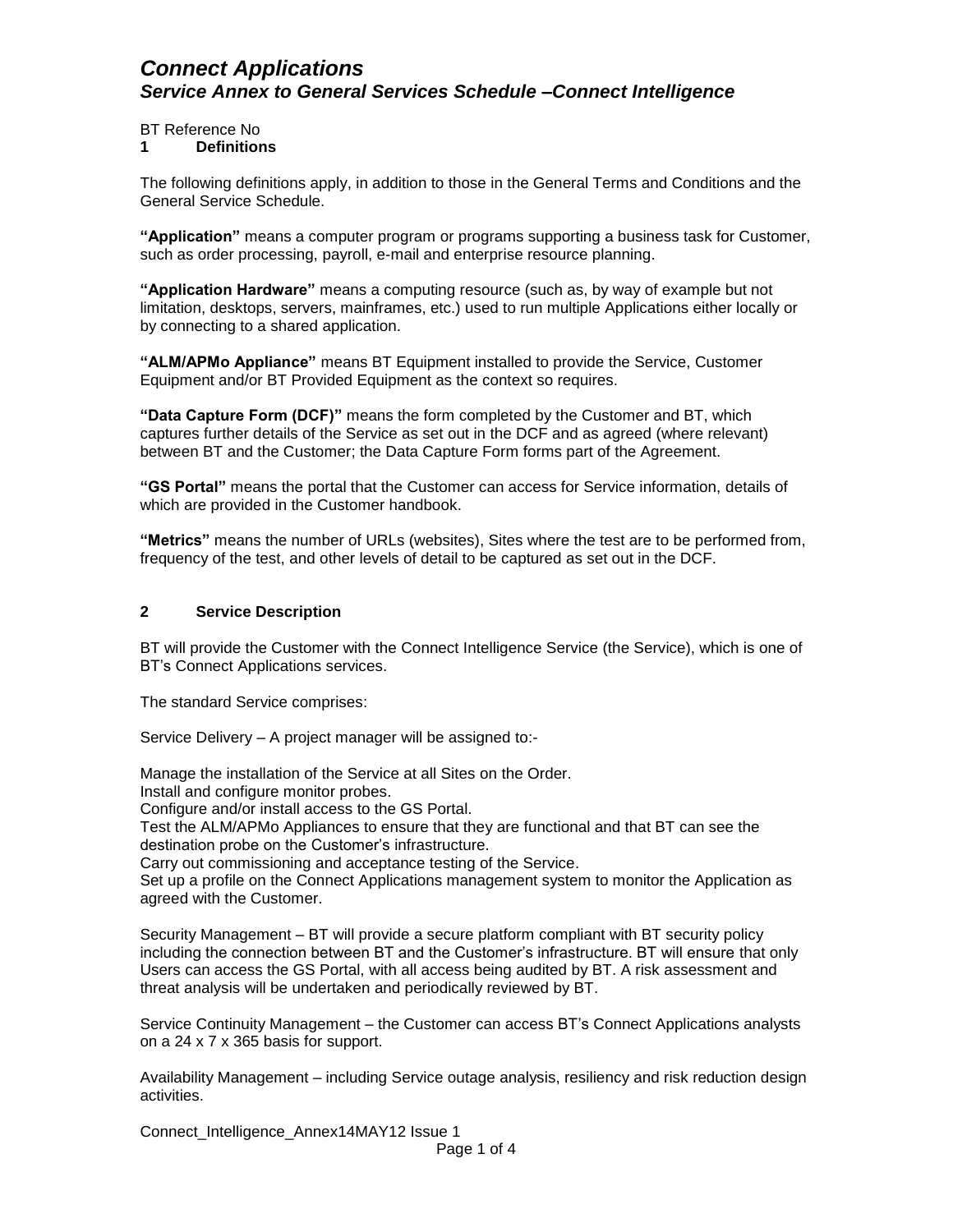BT Reference No

Incident Management –

- o Incidents and faults in the Service can be reported to the Connect Applications helpdesk 24x7x365, which will open a trouble ticket.
- $\circ$  Service Incident investigation subject to BT gathering sufficient Customer data, BT will set alarm thresholds which if broken will result in an alarm being sent to the Connect Applications helpdesk to investigate the cause of the alarm.
- $\circ$  BT analysts and supplier support BT will assign a named analyst to the Customer as a principal contact. The analyst will prepare a report each month analysing trends in Application performance. The report will identify any Customer infrastructure elements that need attention in order to maintain satisfactory performance. The reporting schedule and reporting period will be agreed with the Customer; the reports will be sent to the Customer within a defined period following the end of the reporting period. The analyst has access to suppliers and escalation within BT where necessary.
- $\circ$  Fault Escalation Procedures the escalation contacts for BT and the Customer are detailed in the Customer handbook.

Service Review -

- o Monthly reports will be provided in standard BT format, including reports on Application performance and Sites by data volume network performance.
- $\circ$  Reporting Platform Access the Customer can access a dashboard reporting platform via the GS Portal.

Change/Release Management

- o BT's Connect Applications infrastructure will be automatically patched with the relevant suppliers' latest critical security patches.
- $\circ$  Configuration and Patch Management the Customer must advise BT of any changes to its infrastructure during provision of the Service or of changes the Customer wishes to make to the Service. Changes will be documented and target timescales provided for implementation as appropriate. Variations and/or exclusions to the Service Levels (as set out in section 7 of the General Service Schedule) will be recorded at this time.
- o The Connect Applications helpdesk will notify the Customer of any release which may impact the Service. ALM/APMo Appliances installed at the Customer's Site(s) will be automatically patched with the latest critical security patches managed by the BT server.

The DCF will capture the precise Customer requirements and any other Service elements to be specified and /or agreed as set out in the DCF. BT will not accept the Order unless the DCF has been completed correctly by the Customer.

### **2.1 ALM/APMo Monitoring (Standard)**

The Service uses a software application which can monitor the performance of the Customer's Applications, as selected by the Customer and subject to any constraints in the ALM/APMo Appliances. The software application resides in dedicated ALM/APMo Appliances. The Service uses the following techniques:

**Data Capture** – capturing and identifying data into application types and application flows. **Data Analysis** – providing monthly reports based on the results of the data capture.

The Service also uses a range of BT Equipment that facilitates suitable scalability, resilience and management of the software and appliances used by the Customer. BT Equipment will be deployed and configured at designated Customer Sites. BT will manage the Service through a centralised management platform.

The Customer will be provided with 24 x 7 x 365 access to the GS Portal for report viewing.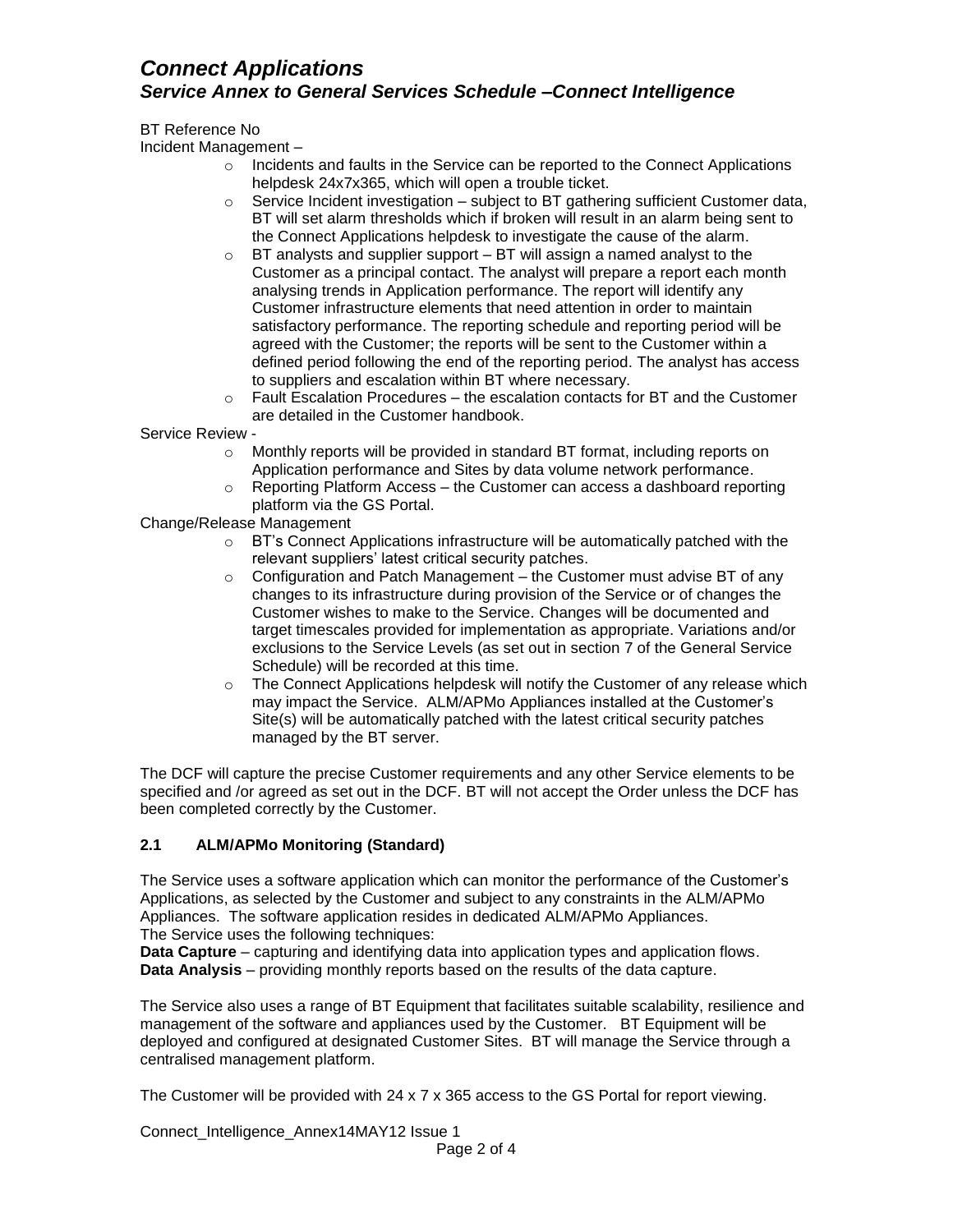### BT Reference No

The Service can also be provided to Customer Equipment and to BT Provided Equipment; in either case this will be shown on the Order. The Customer agrees that BT has the exclusive right to manage the configuration of Customer Equipment and the BT Provided Equipment but BT shall notify and consult with the Customer of any such configuration management which BT intends to carry out.

### **2.2 Web Performance Monitoring Service (Optional)**

Web Performance Monitoring is an on-demand Web and mobile application monitoring solution that enables the Customer to optimise its Web application availability and performance. There is a minimum number of Metrics set at 100,000 (one hundred thousand). The Customer can order less than this minimum number, however if the Customer does so, it acknowledges and agrees that it will be charged for 100,000 (one hundred thousand) Metrics. BT will work with the Customer to agree the tests that are required to monitor web urls. BT will configure the agreed tests on Web Performance Monitoring platform. The Customer will be provided with access to the GS Portal for report viewing, available at any time.

## **2.3 Application Incident Investigation (Optional)**

In addition to the standard Service, the Customer may order Application Incident Investigation, which provides the ability for the Customer to define performance thresholds (as agreed with the Customer) for its critical Applications. If these thresholds are breached, the Connect Applications Helpdesk will proactively investigate the cause of the performance breach and make recommendations for resolution. BT will work with the Customer to define the thresholds for Application Incident Investigation to ensure that these match the performance requirement of the Applications being proactively monitored.

### **3 Service Delivery**

BT will configure and install ALM/APMo Appliances and conduct a set of standard tests to ensure that the configuration is functioning correctly. The Operational Service Date in respect of each Site shall be the day on which BT advises that such testing is successfully completed. Charging will commence on the Operational Service Date.

### **4 BT Service Management Boundary (SMB)**

The SMB is the LAN port on the ALM/APMo Appliance provided at a Site.

For the avoidance of doubt, the SMB is for the Service only, and will not be deemed as defining the SMB for any other Services provided by BT.

### **5 The Customer's Responsibilities**

- 5.1 For each ALM/APMo Appliance installed by BT, the Customer will provide a LAN switch port, two (2) static IP addresses, and any configuration of firewalls and LAN switches to allow appropriate data to be captured for reporting purposes. Suitable accommodation for the ALM/APMo Appliances must be provided by the Customer.
- 5.2 The Customer is responsible for providing and maintaining the Customer's own LAN, Data Centre and Application Hardware.
- 5.3 The Customer will give BT reasonable notice of any infrastructure maintenance on services not provided by BT that could reasonably be expected to impact the

Connect\_Intelligence\_Annex14MAY12 Issue 1